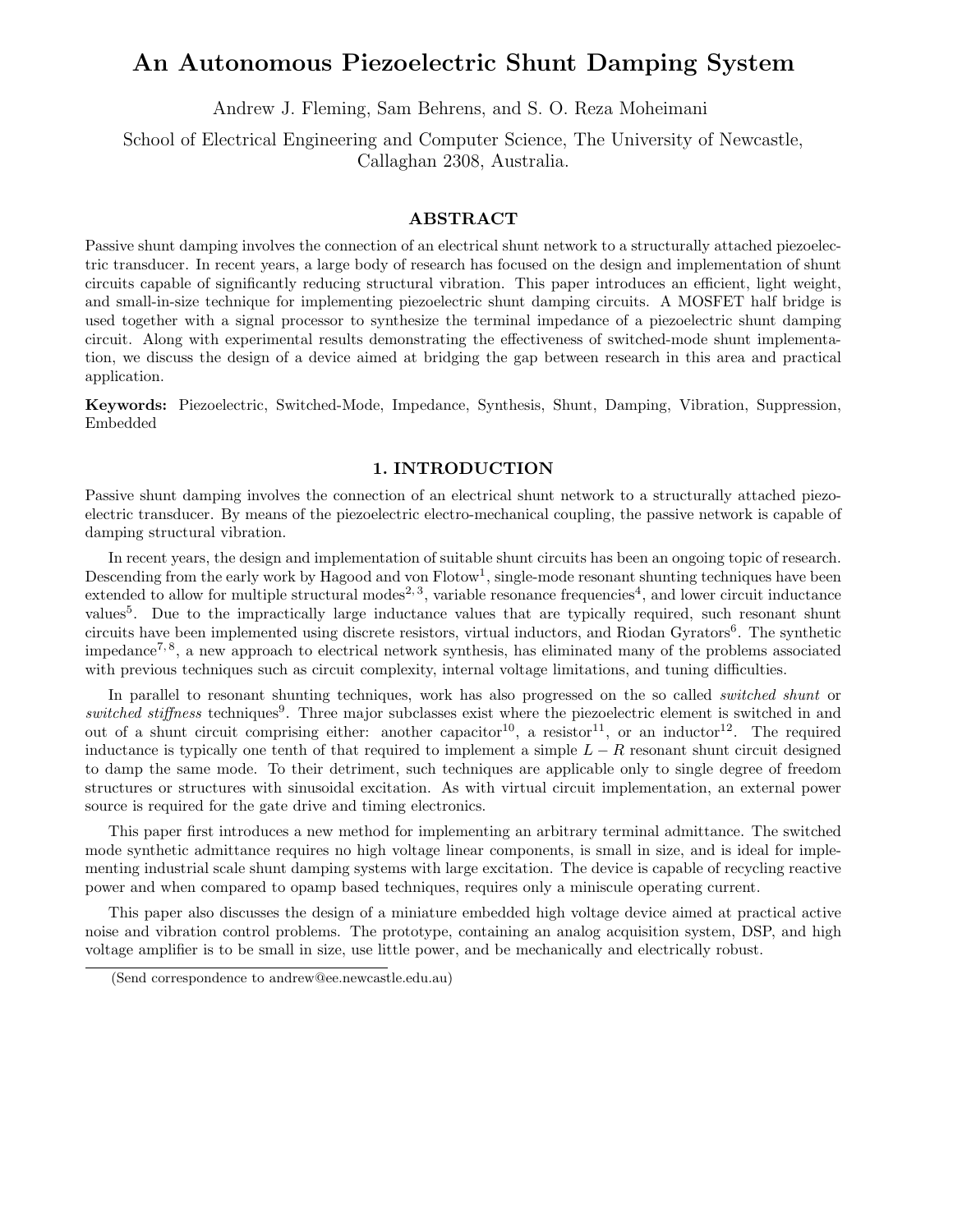

Figure 1. Parallel (a)and series (b) single mode shunt damping circuits.

## **1.1. Piezoelectric Shunt Damping**

Single mode damping was introduced to decrease the magnitude of one structural mode<sup>13</sup>. Two examples of single mode damping are shown in Figure 1, parallel and series shunt damping. An  $R-L$  shunt circuit introduces an electrical resonance, this can be tuned to one structural mode in a manner analogous to that of a mechanical vibration absorber. Single mode damping can be applied to reduce several structural modes with the use of as many piezoelectric patches and damping circuits.

Problems may result if the piezoelectric patches are bonded to, or imbedded in the structure. First, the structure may not have sufficient room to accommodate all of the patches. Second, the structure may be altered or weakened when the piezoelectric patches are applied. In addition, a large number of patches can increase the structural weight, making it unsuitable for applications such as aerospace.

To alleviate the problems associated with single mode damping, multi-mode shunt damping has been introduced, i.e. the use of one piezoelectric patch to damp multiple structural modes. Several techniques have emerged:

- Current blocking techniques, as presented in<sup>2</sup>, are based on placing a number of single mode  $R-L$  branches in parallel, one for each mode to be controlled. Each branch also requires the addition of a parallel  $L - C$ current blocking network to isolate the effect of each branch to a single mode.
- Current flowing techniques, as presented in<sup>3</sup>, are similar to current blocking techniques, a number of single mode branches are connected in parallel. Current flowing networks are used in place of the current blocking networks to isolate adjacent branches. Current flowing shunt damping circuits are lower in order than current blocking circuits and hence, prove useful for damping a large number of modes
- By considering the underlying feedback structure associated with piezoelectric shunt damping<sup>14</sup>, a suitable controller is first designed, then used to identify the corresponding shunt admittance.

Typical shunt circuits require large inductance values of up to thousands of Henries. Virtual grounded and floating inductors (Riodan gyrators<sup>6</sup>) are required to implement the inductor elements. Such virtual implementations are large in size, difficult to tune, and are sensitive to component age, temperature, and non-ideal characteristics.

Piezoelectric patches are capable of generating hundreds of volts for moderate structural excitations. This requires the entire circuit be constructed from high voltage components. Further voltage limitations arise due to the internal gains of the virtual inductors.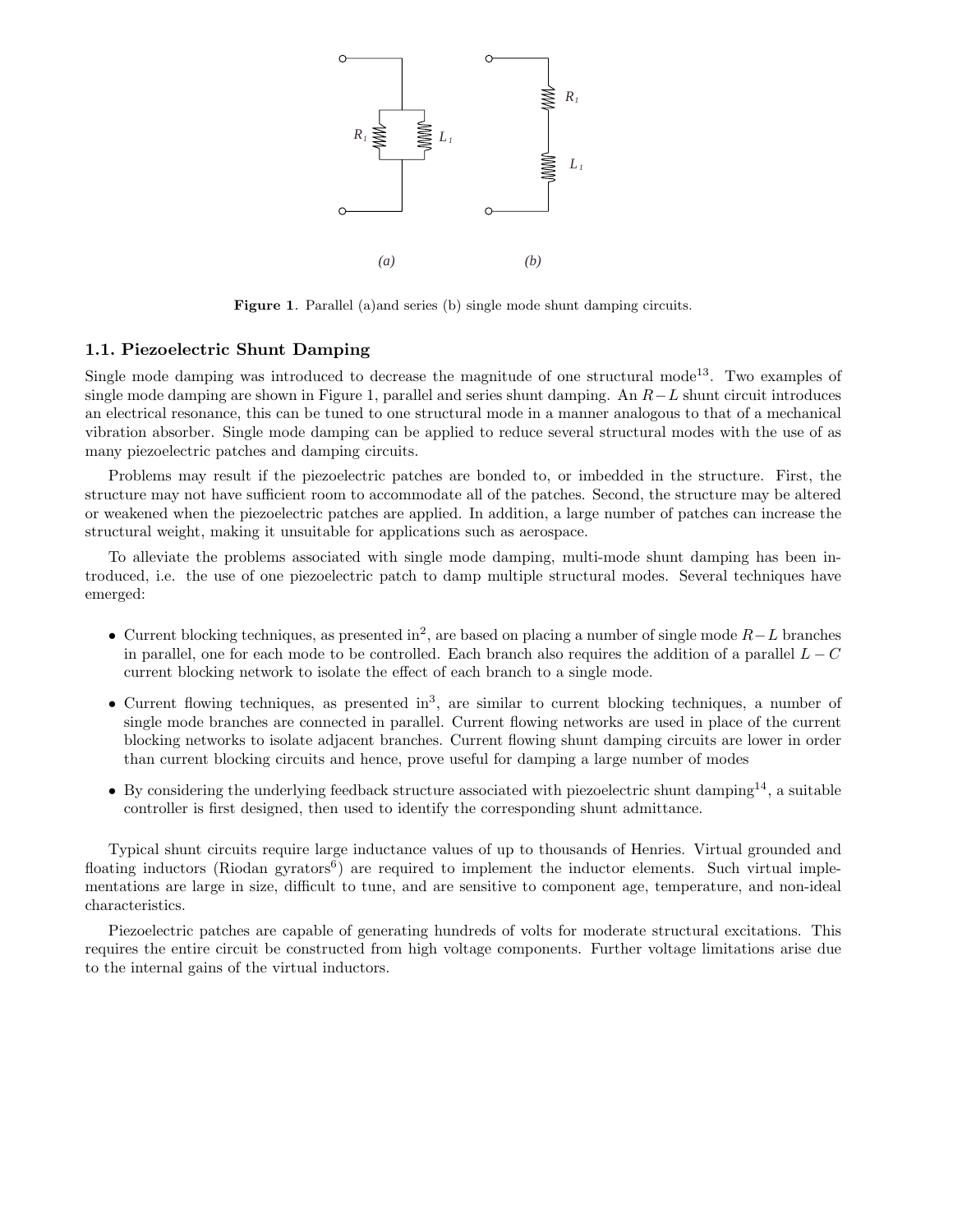

**Figure 2**. Structural inputs / outputs.

# **1.2. Modelling the Compound System**

For generality, we enter the modelling process with knowledge a priori of the system dynamics. As an example we will consider a simply supported beam with two bonded piezoelectric patches, one to be used as a source of disturbance, and the other for shunt damping. The transfer function  $G_{vv}(s)$  measured from the applied actuator to sensor voltage can be derived analytically from the Euler-Bernoulli beam equation<sup>15</sup>, or alternatively, obtained experimentally through system identification<sup>16, 17</sup>. Using similar methods, we may obtain the transfer function from an applied actuator voltage to the resulting displacement at a point  $G_{yv}(x, s)$ . Consider Figure 2 where a piezoelectric patch is shunted by an impedance  $Z(s)$ . In reference<sup>14</sup>, the damped system transfer functions  $G_{vv}(s)$ , and  $G_{yv}(x, s)$  are shown to be,

$$
\widetilde{G}_{vv}(s) \triangleq \frac{V_s(s)}{V_a(s)} = \frac{G_{vv}(s)}{1 + G_{vv}(s)K(s)}.\tag{1}
$$

$$
\widetilde{G}_{yv}(x,s) \triangleq \frac{Y(x,s)}{V_a(s)} = \frac{G_{yv}(x,s)}{1 + G_{vv}(s)K(s)}.\tag{2}
$$

where  $K(s) = \frac{Z(s)}{Z(s) + \frac{1}{C_n s}}$ . Note that  $V_p(s)$  is dynamically equivalent to  $V_s(s)$  (i.e. the open circuit voltage). Using a similar procedure and the principle of superposition, the effect of a generally distributed disturbance force can be included<sup>14</sup>.

## **2. THE SWITCHED MODE SYNTHETIC ADMITTANCE**

The switched mode synthetic admittance will be introduced as an alternative to the synthetic admittance<sup>7, 8</sup>.

### **2.1. Device Operation**

A simplified circuit diagram of the switched mode admittance is shown in Figure 3. The basic idea is the same as that discussed previously, the device attempts to maintain some arbitrary relationship between voltage and current at its terminals, i.e. between  $i_T$  and  $v_T$ .

We begin with some preliminary circuit analysis. In the Laplace domain,

$$
I_T(s) = \frac{V_T(s) - V_{pwm}(s)}{Z_c(s)}.
$$
\n(3)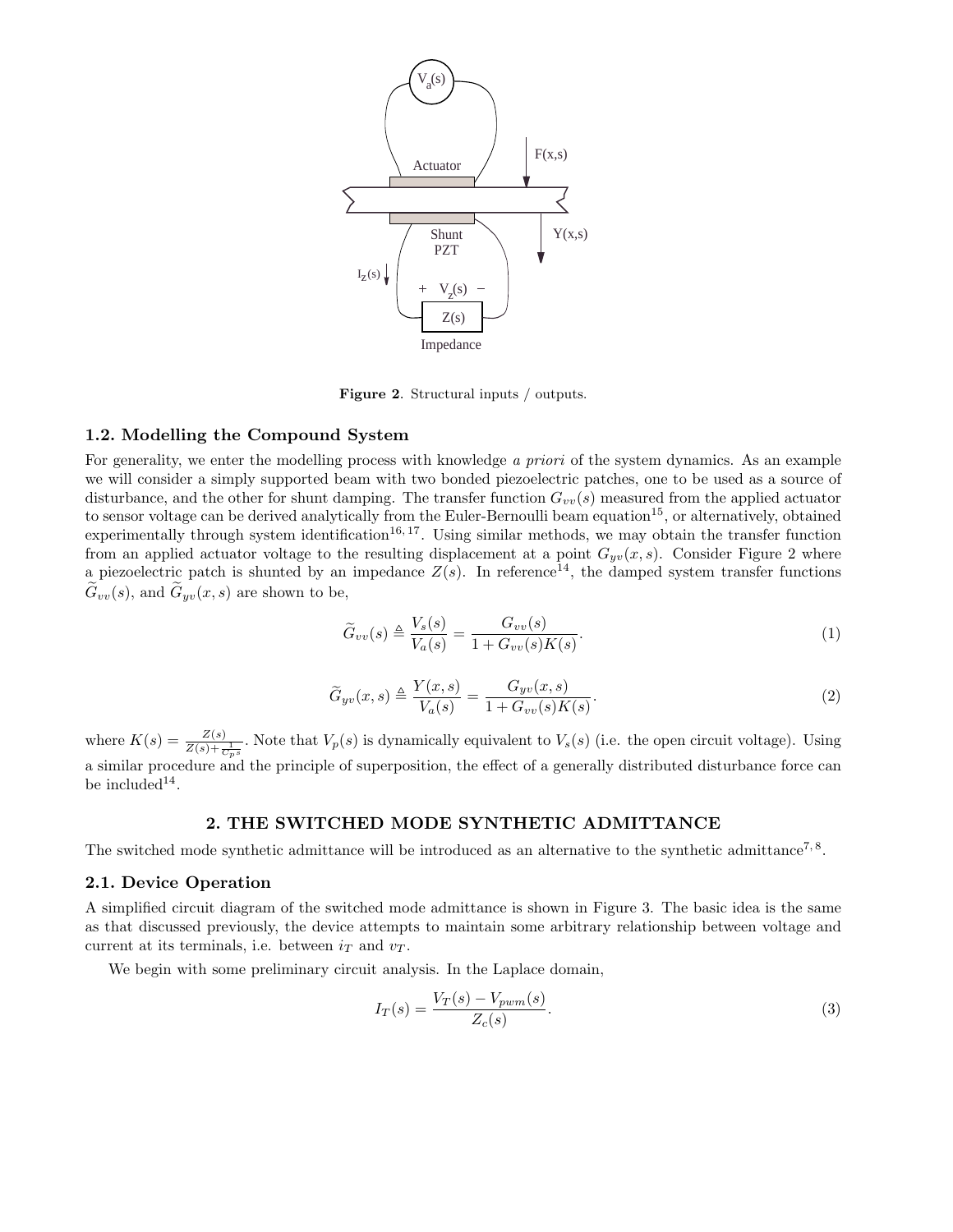

**Figure 3**. The switched mode synthetic admittance.

We desire the terminal voltages and currents to be related by some arbitrary function, in this case a terminal impedance  $Z_T$ .

$$
I_T(s) = \frac{1}{Z_T(s)} V_T(s) \tag{4}
$$

Combining (3) and (4) yields the relationship required to maintain (4) at the terminals,

$$
V_{pwm}(s) = V_T(s) \left( 1 - \frac{Z_c(s)}{Z_T(s)} \right). \tag{5}
$$

The reader may recognize the similarity between the circuit on the right hand side of Figure 3 and a controlled single phase switch mode rectifier, or a four quadrant switched mode amplifier. Indeed, the only difference between such devices is the selection of the control impedance and the bridge control algorithm. Although we cannot synthesize  $v_{pwm}(t)$  exactly, we can do so in the average sense. The relationship between the reference signal and the control duty cycle is  $D = \frac{1}{2}$  $\left(\frac{v_{ref}}{V_{dc}}+1\right).$ 

The principle of operation is explained fairly simply. The desired terminal current (a function of the terminal voltage) is synthesized by controlling the average voltage across the impedance  $Z_c$ .

## **2.1.1. Boost Configuration**

In this section we consider a specific choice for the control impedance  $Z_c$ , a series connection of an inductor and resistor. In this configuration, the structure of the circuit resembles that of a single phase boost rectifier. The primary motivation is to allow the flow of real and reactive power back to the source.

Assuming that the inductance is large enough to maintain an approximately constant current over the switching interval, when the applied potential  $v_{vwm}$  opposes the current  $i<sub>T</sub>$ , the inductor overcomes the source potential and forces the current to flow through the anti-parallel diodes back to the source.

This configuration also has the advantage of greatly reducing the high frequency content applied to the piezoelectric transducer. The inherent capacitance of the PZT together with the control impedance creates a second order resonant low pass power filter.

$$
V_T(s) = \frac{\frac{1}{L_c C_p}}{s^2 + \frac{R_c}{L_c} s + \frac{1}{L_c C_p}} V_{pwm}(s)
$$
\n(6)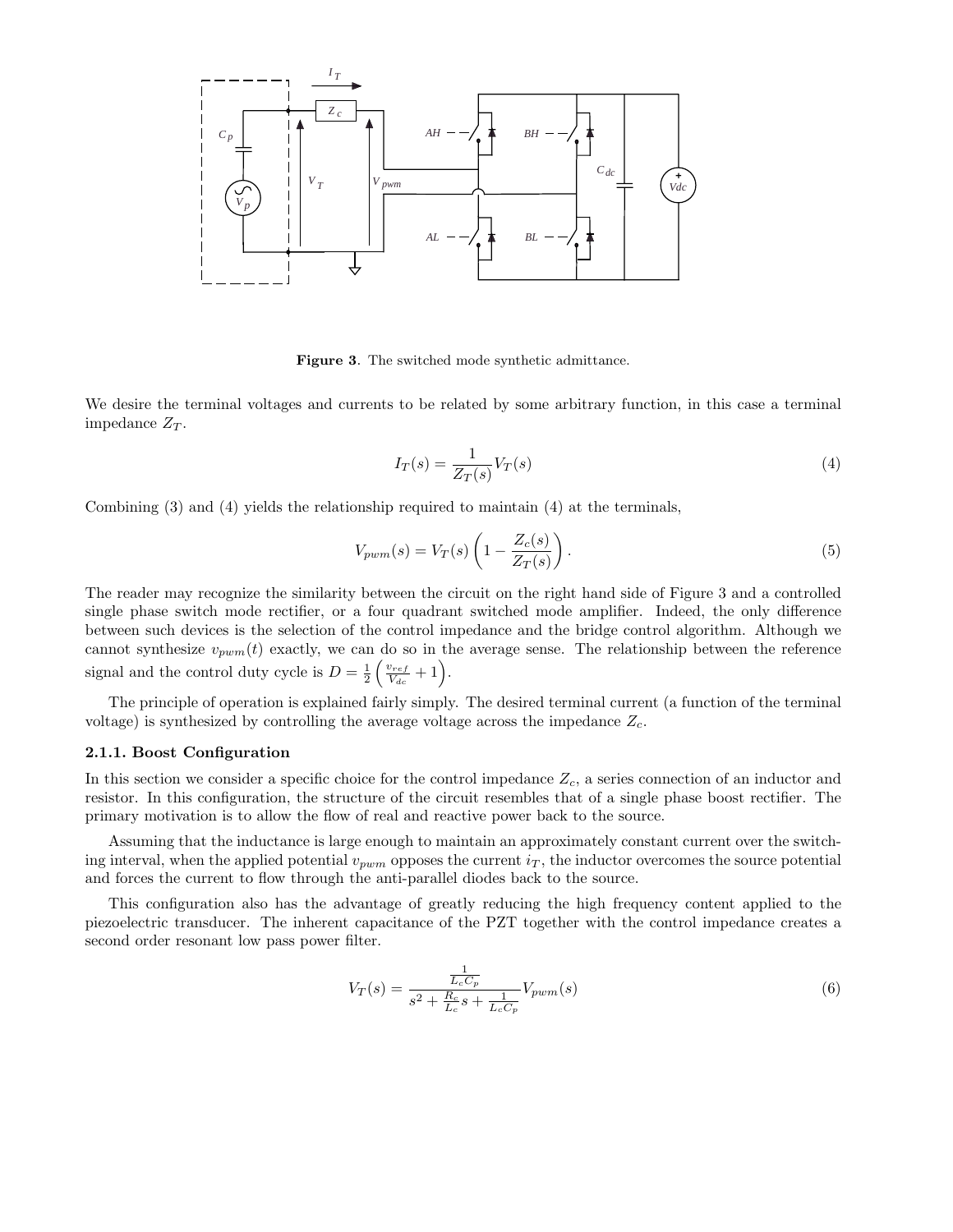For reasonable values of  $R_c$ ,  $L_c$ , and  $C_p$  (300  $\Omega$ , 0.1 H, 400  $\eta$ F), the filter has a cutoff frequency of around 800 Hz. If we consider a system with a switching frequency of 8  $kHz$ , such a filter would attenuate the fundamental switching component by  $40$  dB. Taking into account the additional low pass dynamics of the plant, the actual realized disturbance due to switching is negligible.

#### **2.2. Efficiency**

If we consider a sinusoidal voltage source  $V_s$  connected to an impedance  $Z_T$ , the real dissipated power is

$$
P_T = \frac{1}{2} |V_s|^2 \operatorname{Re} \left\{ \frac{1}{Z_T} \right\} = \frac{1}{2} \left| \frac{V_s}{Z_T} \right|^2 \operatorname{Re} \left\{ Z_T \right\} \tag{7}
$$

We define the efficiency of the switch mode synthetic admittance as the ratio of power absorbed by  $V_{dc}$ , to the power that would normally be dissipated if the impedance  $Z_T$  was implemented using ideal physical components,  $\eta(Z_c, Z_T, \omega) = 100\% \times \frac{P_{V_{dc}}}{P_T}$ . Virtual or linear synthetic implementations will always result in a negative efficiency, i.e., they absorb no real power. In fact, the situation is worse, such implementations must actually supply power to synthesize the flow of apparent power. For our application, i.e., synthesizing inductors to form a highly resonant circuit, the realized efficiency is extremely poor (large and negative).

The quantity  $P_{V_{dc}}$  is computed easily for the boost configuration by performing a power balance. Obviously, the real power as seen from the terminals will be equal to  $P_T$ . The only remaining contribution to the net real power flow is the control impedance,

$$
P_c = \frac{1}{2} \left| \frac{V_s}{Z_T} \right|^2 \mathbf{Re} \left\{ Z_c \right\} \tag{8}
$$

$$
\eta(Z_c, Z_T, j\omega) = 100\% \times \frac{P_T - P_c}{P_T} \tag{9}
$$

$$
= 100\% \times \left[1 - \frac{\text{Re}\left\{Z_c\right\}}{\text{Re}\left\{Z_T\right\}}\right].\tag{10}
$$

The best efficiency (100%) is achieved if the control impedance contains no real component. If the control impedance has a larger real component than the terminal impedance, the efficiency is negative, i.e., the source  $V_{dc}$  must supply real power to the system.

#### **2.3. Practical Advantages and Considerations**

The switched mode synthetic admittance has a number of advantages over its linear counterpart. Some difficulties also arise that are not present in the linear case.

- **Cost**. Discrete power switches can be obtained for a fraction of the cost of HV linear components.
- **Size** / **Density.** The switching circuit shown in Figure 3 does not dissipate any real or reactive power flowing between the source and the controlling impedance. There is also no requirement for quiescent or bias current. Coupled with the small physical size of power switches, a low heat dissipation allows the circuit to be manufactured in an extremely small enclosure. Another significant factor is the size of the power supply. In the linear case, a large supply is required to power the components and to supply reactive power to the structure. As we have seen, in the switching case, not only is the power supply small, but if the synthesized terminal impedance has a larger real component than the controlling impedance, no power supply is required at all.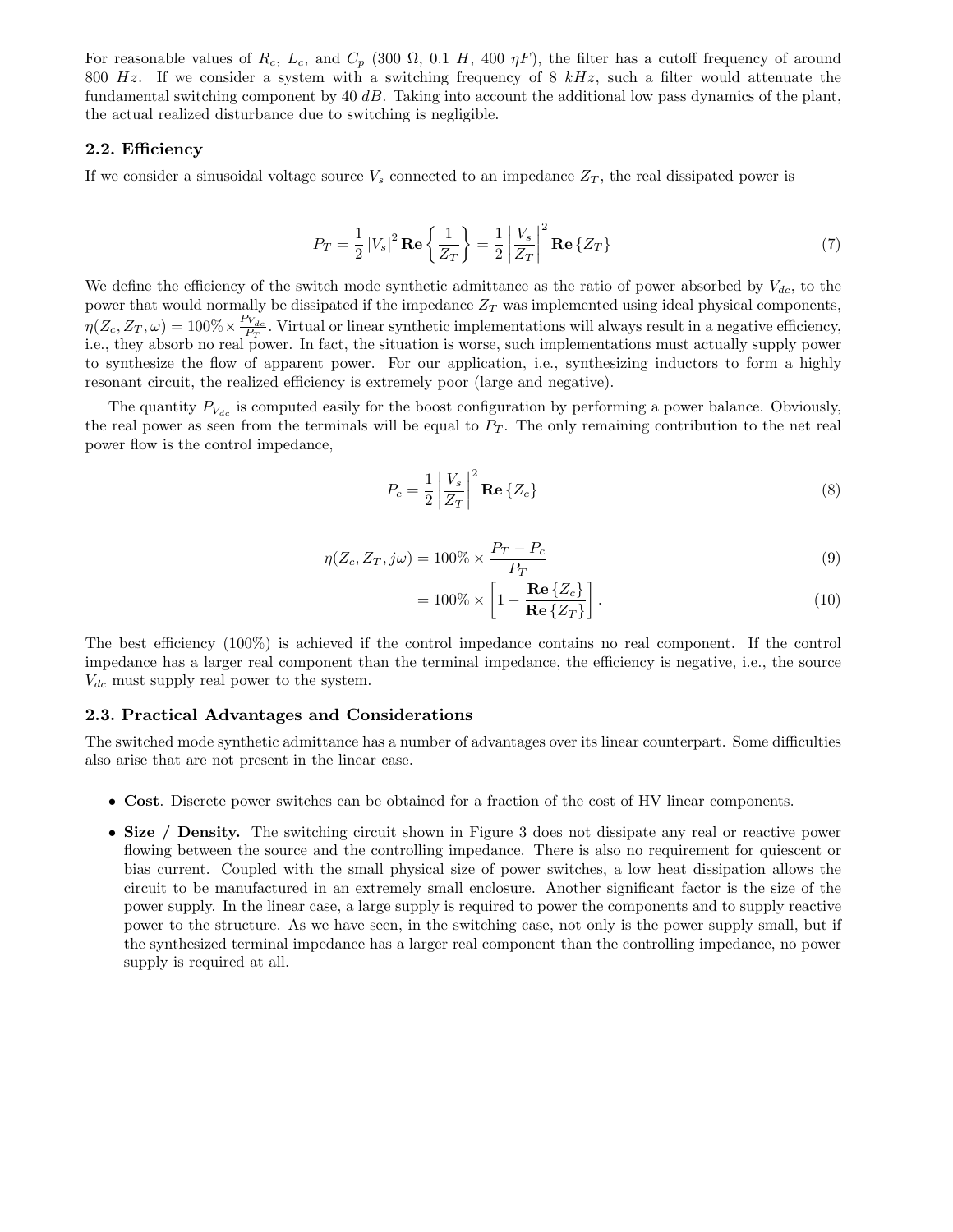• **Control Conditioning.** The switched mode synthetic admittance manipulates the terminal current by controlling the average voltage across a control impedance  $Z_c$ , In practice, the problem must be conditioned so that the expected current range results in realizable voltage differences across the control impedance. We can derive the voltage conditioning ratio,  $\frac{V_{pvm}(s)}{V_T(s)} = 1 - \frac{Z_c(s)}{Z_T(s)}$ . At a specific frequency, the problem is easily conditioned by ensuring  $|Z_c(s)| \gg |Z_T(s)|$ , i.e., by choosing a control impedance much greater in magnitude than  $Z_T(s)$ . Another simple technique is to design  $Z_c(s)$  having an opposite or significantly different phase angle with respect to  $Z_T(s)$ . In the boost configuration, we are limited in choice to an inductor and resistor.

The impedance of passive shunt damping circuits is typically comprised of inductive resistive branches. In the active frequency range, the reactance of each branch is heavily dominated by the inductor, this is expected as resonant circuits operate at very low power factors (implying small real impedance).

We must consider a number of factors: For efficiency we wish to keep the control resistance  $R_c$  small. If  $R_c$  is small, the only way to increase the control impedance, is to increase the size of the inductance  $L_c$ . As both the control and terminal impedance have a similar impedance angle (approximately  $+\pi$ ), we cannot improve the control conditioning by relying on a phase difference. Thus, to obtain a well conditioned voltage drop across the control impedance  $Z_T$ , the control inductance must be a reasonable fraction of the terminal inductance. e.g.,  $L_c = \frac{L_T}{10}$ . Multi-mode shunt circuits include at least one inductance per branch, in this case, we must consider the lowest frequency branch, (the branch with the greatest inductance). All higher frequency branches will have an improved condition ratio.

• **Common Mode Instrumentation Performance.** The operation of the circuit requires the return terminals of the PZT and  $V_{dc}$  to be electrically isolated. Preferably, the acquisition of  $v_T$  should be performed using a circuit completely isolated from both references. As this is impossible in practice, the instrumentation amplifier must have a high common mode rejection ratio to attenuate components resulting from the varying potential between the two references.

## **3. POWER HARVESTING**

The switched mode synthetic admittance is capable of absorbing energy from an electrical source. When the efficiency (10) is positive, and the device is being used to implement some network containing a finite resistance, the net real power flow into the DC source is also positive.

According  $\text{to}^4$ , the damped system transfer function from an applied actuator voltage to the measured output  $V_z$ , is

$$
G_{v_Z v} = \frac{V_z(s)}{V_a(s)} = \frac{K(s)G_{vv}(s)}{1 + K(s)G_{vv}(s)}
$$
(11)

where  $K(s)$  is defined in Section 1.2. Given the damped terminal voltage (11), and the operating efficiency (10), we can quantify the harvested real power. At a specific frequency, the real power dissipated by the terminal impedance is,

$$
P_T(j\omega) = \frac{1}{2} |V_Z(j\omega)|^2 \operatorname{Re} \left\{ \frac{1}{Z_T(j\omega)} \right\} \tag{12}
$$

thus,

$$
P_{V_{dc}}(j\omega) = \eta \frac{1}{2} \left| \frac{V_z(j\omega)}{Z_T(j\omega)} \right|^2 \mathbf{Re} \left\{ Z_T(j\omega) \right\}
$$
  
= 
$$
\frac{1}{2} \left| \frac{V_z(j\omega)}{Z_T(j\omega)} \right|^2 \left[ \mathbf{Re} \left\{ Z_T(j\omega) - Z_c(j\omega) \right\} \right]
$$
 (13)

where  $V_z(s) = G_{v_z v}(s) V_a(s)$ , and  $\eta$  denotes  $\eta(Z_c, Z_T, j\omega)$ .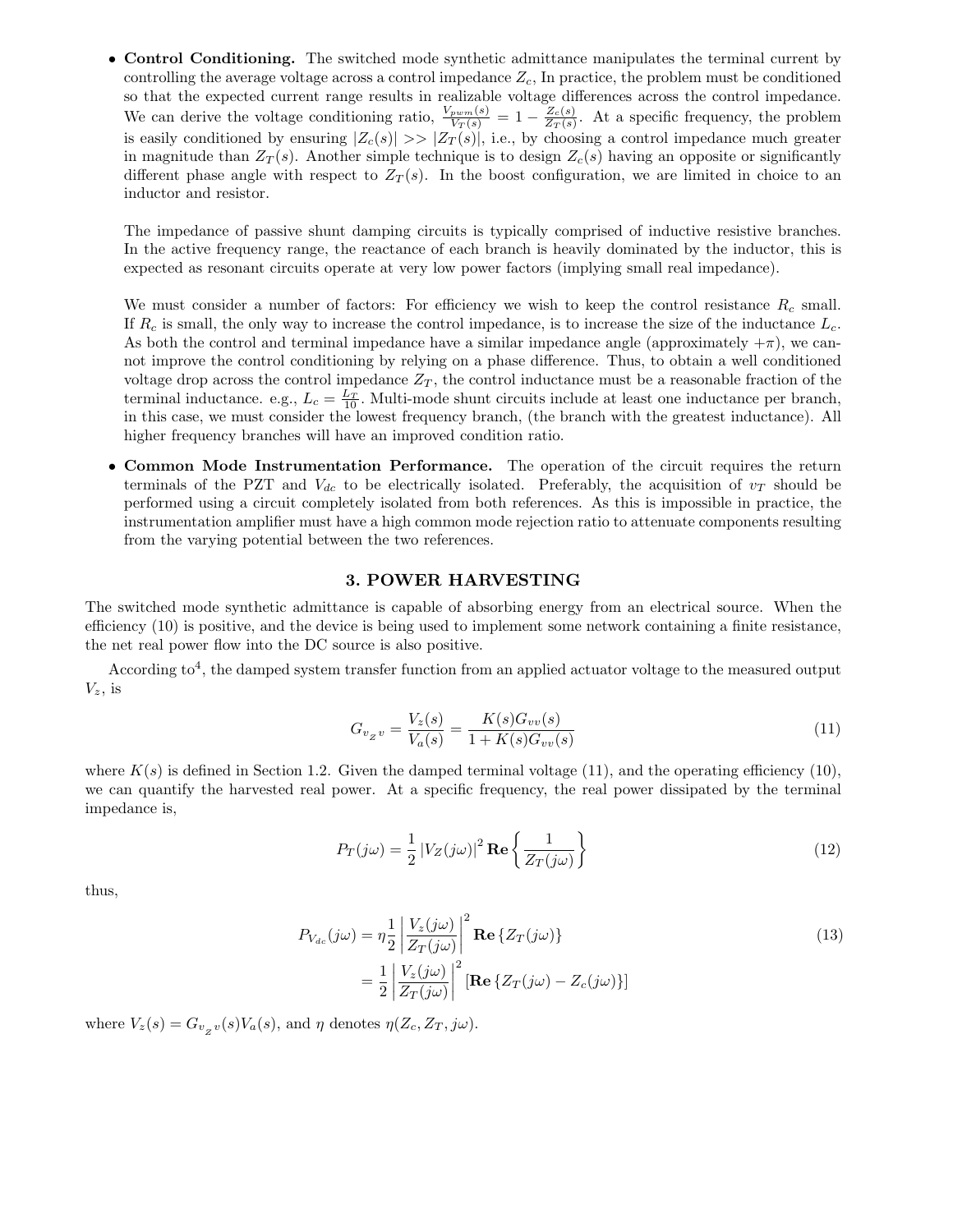| Length, $L$           | $0.6\;m$                 |
|-----------------------|--------------------------|
| Width, $w_b$          | $0.05$ m                 |
| Thickness, $h_b$      | $0.003 \; m$             |
| Youngs Modulus, $E_b$ | $65 \times 10^9 \ N/m^2$ |
| Density, $\rho$       | 2650 $kg/m^2$            |

| Length                         | $0.070\ m$                          |
|--------------------------------|-------------------------------------|
| Charge Constant, $d_{31}$      | $-2\overline{10\times10^{-12} m/V}$ |
| Voltage Constant, $g_{31}$     | $-11.5 \times 10^{-3}$ $Vm/N$       |
| Coupling Coefficient, $k_{31}$ | 0.340                               |
| Capacitance, $C_p$             | $0.105 \mu F$                       |
| Width, $w_s w_a$               | $\overline{0.025}$ m                |
| Thickness, $h_s$ $h_a$         | $0.25 \times 10^{-3}$ m             |
| Youngs Modulus, $E_s E_a$      | $63 \times 10^9 \ N/m^2$            |

**Table 1**. Experimental Beam Parameters

**Table 2**. Piezoelectric Transducer Properties

#### **4. EXPERIMENTAL RESULTS**

The switched mode synthetic admittance will now be employed to implement a two mode current blocking piezoelectric shunt damping circuit designed to damp the second and third modes of an experimental simply supported beam. In theory, the circuit is capable of harvesting power from the structure. To date, practical difficulties have avoided such operation.

The problems with power harvesting are due mainly to the highly reactive nature of piezoelectric shunt damping circuits. In the frequency range of interest, the impedance of a typical shunt circuit results in a net power flow that is 90-99 % reactive. Thus, to harvest power, the device must efficiently recycle reactive power and absorb only the minute amount of real power normally dissipated by the resistance. In practice, losses due to switching, imperfect boost inductors, and other parasitic effects prevent such ideal operation.

#### **4.1. Experimental Setup**

The experimental beam is a uniform aluminum bar with rectangular cross section and experimentally pinned boundary conditions at both ends. A pair of piezoelectric ceramic patches (PIC151) are attached symmetrically to either side of the beam surface. One patch is used as an actuator and the other as a shunting layer. Physical parameters of the experimental beam and piezoelectric transducers are summarized in Tables 1 and 2. Note that the location of the piezoelectric patch offers little control authority over the first mode. In this work, the structures second and third modes are targeted for reduction.

The displacement and voltage frequency responses are measured using a Polytec scanning laser vibrometer (PSV-300) and a HP spectrum analyzer (35670A).

## **4.2. Damping Performance**

In reference<sup>8</sup>, a piezoelectric shunt damping circuit is designed to minimize the  $\mathcal{H}_2$  norm of the compound beam described in Section 4.1. The switched mode admittance, with a control impedance of 67  $mH + 33 k\Omega$ , is connected to the piezoelectric transducer and used to implement the shunt circuit.

The experimental open and closed loop transfer functions from an applied actuator voltage to the displacement at a point  $G_{yv}(x=0.17 \, m, s)$  are shown in Figure 4. The amplitudes of the second and third modes are reduced by 21.6 and 21.3  $dB$  respectively.

To analyze the linearity of the switched mode implementation, a sine wave was applied at the second mode resonance frequency, the power spectral density of the resulting voltage applied to the piezoelectric transducer is shown in Figure 5. The harmonic content and switching noise applied to the piezoelectric transducer is negligible  $(i 60 dB).$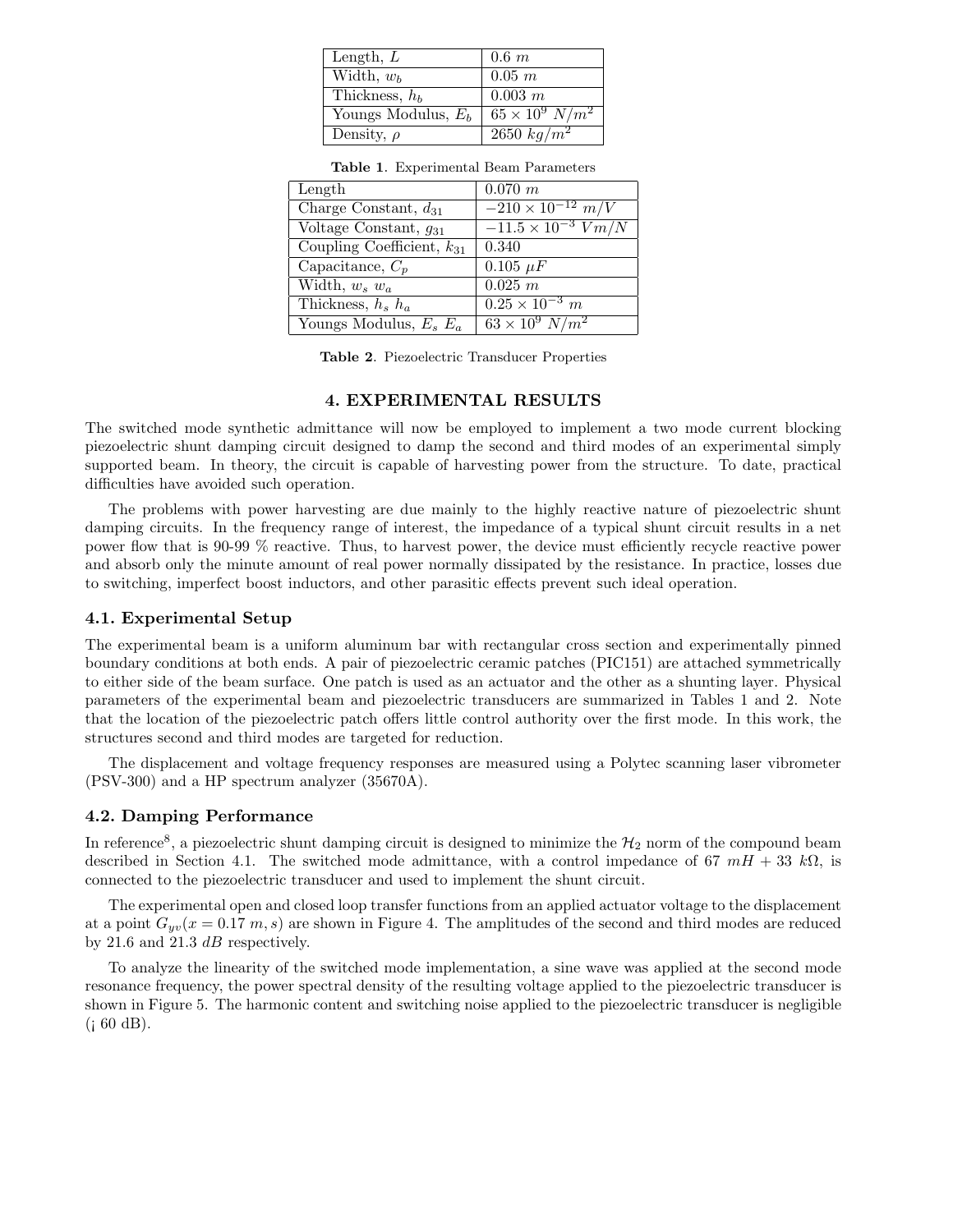

**Figure 4.** Experimental open loop  $(-)$  and damped system transfer  $(-)$  functions.



**Figure 5**. Power spectral density of the terminal voltage *<sup>V</sup><sup>z</sup>* applied to the piezoelectric transducer.

#### **5. EMBEDDED IMPLEMENTATION**

The necessary functionality required to implement a HV piezoelectric shunt damping system is shown in Figure 6.

An embedded DSP controller containing a processor, analog to digital converter (ADC), and pulse width modulator (PWM), implements the required signal processing and gate signal generation. Alternatively, this function could also be realized with an analog signal filter and discrete PWM modulator. Apart from the low ADC resolution, the TI320LF2403A 16 bit fixed-point embedded control DSP is an ideal choice. The device is capable of low-power 40 MIPS processing, contains an ample amount of ROM and RAM, and amongst additional peripherals, also contains a timer module dedicated to PWM generation. The required board space is  $12\times12$  mm.

The switch-mode amplifier, supplied by a miniature HV DC-DC converter, and containing a MOSFET H-Bridge, gate drive circuitry, and opto-isolator, is connected through the control impedance  $Z_c$  to the piezoelectric transducer. Given the small amount of real power required, 500 V operation can be achieved with a  $12.5 \times 12.5$  mm 1.25 W DC-DC converter.

The aim is to fit the entire system including connectors and a programming port onto a board  $70 \times 25$  mm.

#### **6. CONCLUSIONS**

Piezoelectric shunt damping circuits require impractically large inductors. A large improvement over virtual circuit implementations was achieved with the introduction of the synthetic admittance. The switched mode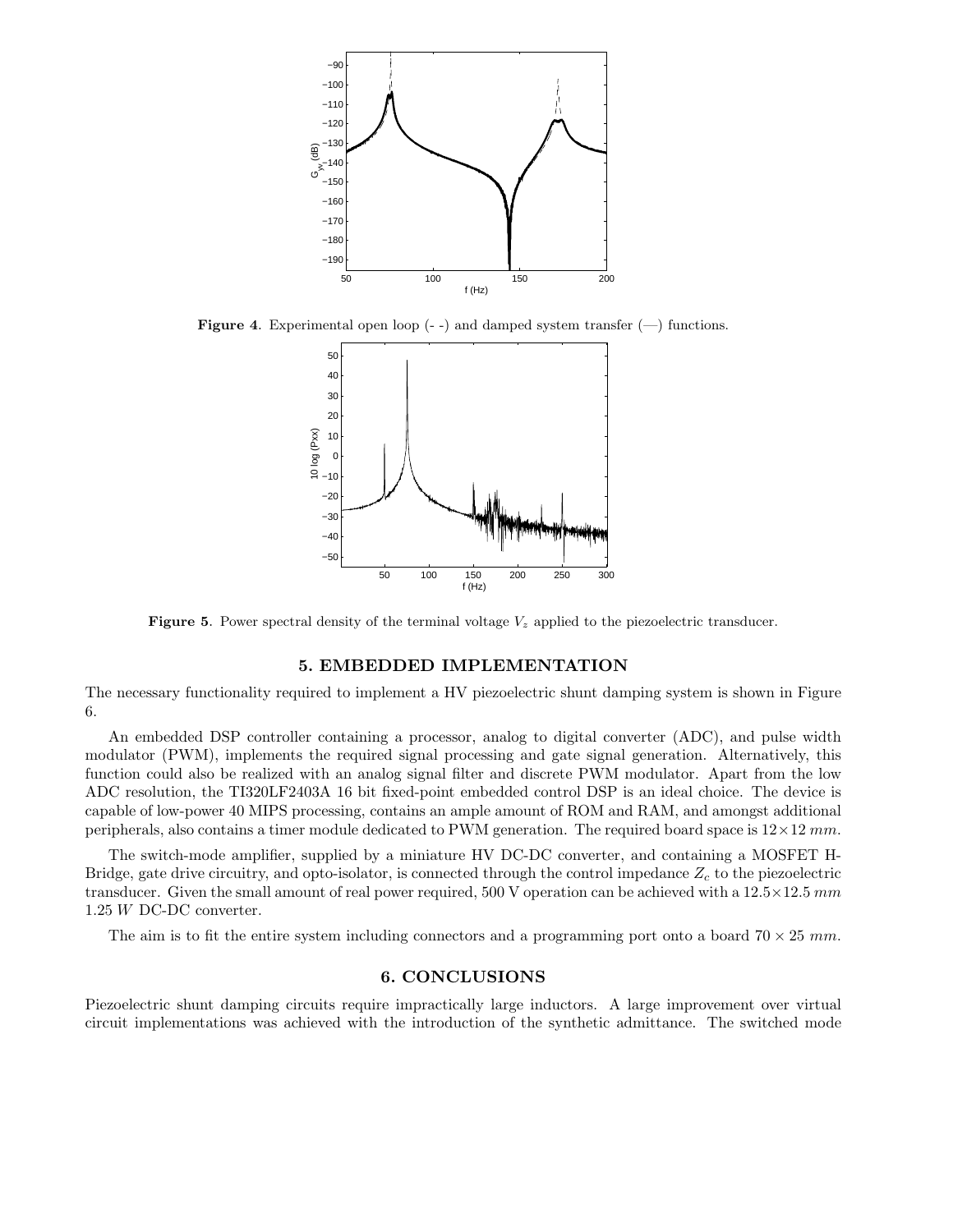

**Figure 6**. Functional diagram of an embedded switched mode impedance.

admittance has been presented as a low cost, high voltage, and extremely efficient alternative to its linear compliment.

Because the load is almost purely capacitive, the combination of the load and the control impedance can be designed as a low pass power filter. This allows highly linear synthesis of the voltage  $V<sub>z</sub>$  applied to the piezoelectric transducer with negligible harmonic or switching components.

By implementing a current-flowing shunt circuit, two modes of a simply supported beam were successfully reduced in amplitude by 21.6 and 21.3 dB.

Although, ideally, the device is capable of harvesting power when implementing a circuit with non-zero resistance, the difficulties involved when attempting to synthesize a highly reactive impedance precludes such operation. Even without the ability to power harvest, the benefits of the switched mode synthetic impedance in cost, size, weight, and power efficiency make it an extremely attractive alternative for practical implementation of piezoelectric shunt damping circuits.

Work is continuing on the design and construction of an embedded switched mode piezoelectric shunt damping system.

**Acknowledgement.** This research was supported in part by the Australian Research Council under Discovery grant DP0209396, and in part by the University of Newcastle RMC project grant.

### **REFERENCES**

- 1. N. W. Hagood and A. Von Flotow, "Damping of structural vibrations with piezoelectric materials and passive electrical networks," Journal of Sound and Vibration **146**(2), pp. 243–268, 1991.
- 2. S. Y. Wu, "Method for multiple mode shunt damping of structural vibration using a single PZT transducer," in Proc. SPIE Smart Structures and Materials, Smart Structures and Intelligent Systems, SPIE Vol.3327, pp. 159–168, (Huntington Beach, CA), March 1998.
- 3. S. Behrens and S. O. R. Moheimani, "Current flowing multiple mode piezoelectric shunt dampener," in Proc. SPIE Smart Materials and Structures, Paper No. 4697-24, pp. 217–226, (San Diego, CA), March 2002.
- 4. A. J. Fleming and S. O. R. Moheimani, "Adaptive piezoelectric shunt damping," IOP Smart Materials and Structures **12**, pp. 36–48, January 2003.
- 5. A. J. Fleming and S. O. R. Moheimani, "Reducing the inductance requirements of piezoelectric shunt damping circuits," IOP Smart Materials and Structures **12**, pp. 57–64, January 2003.